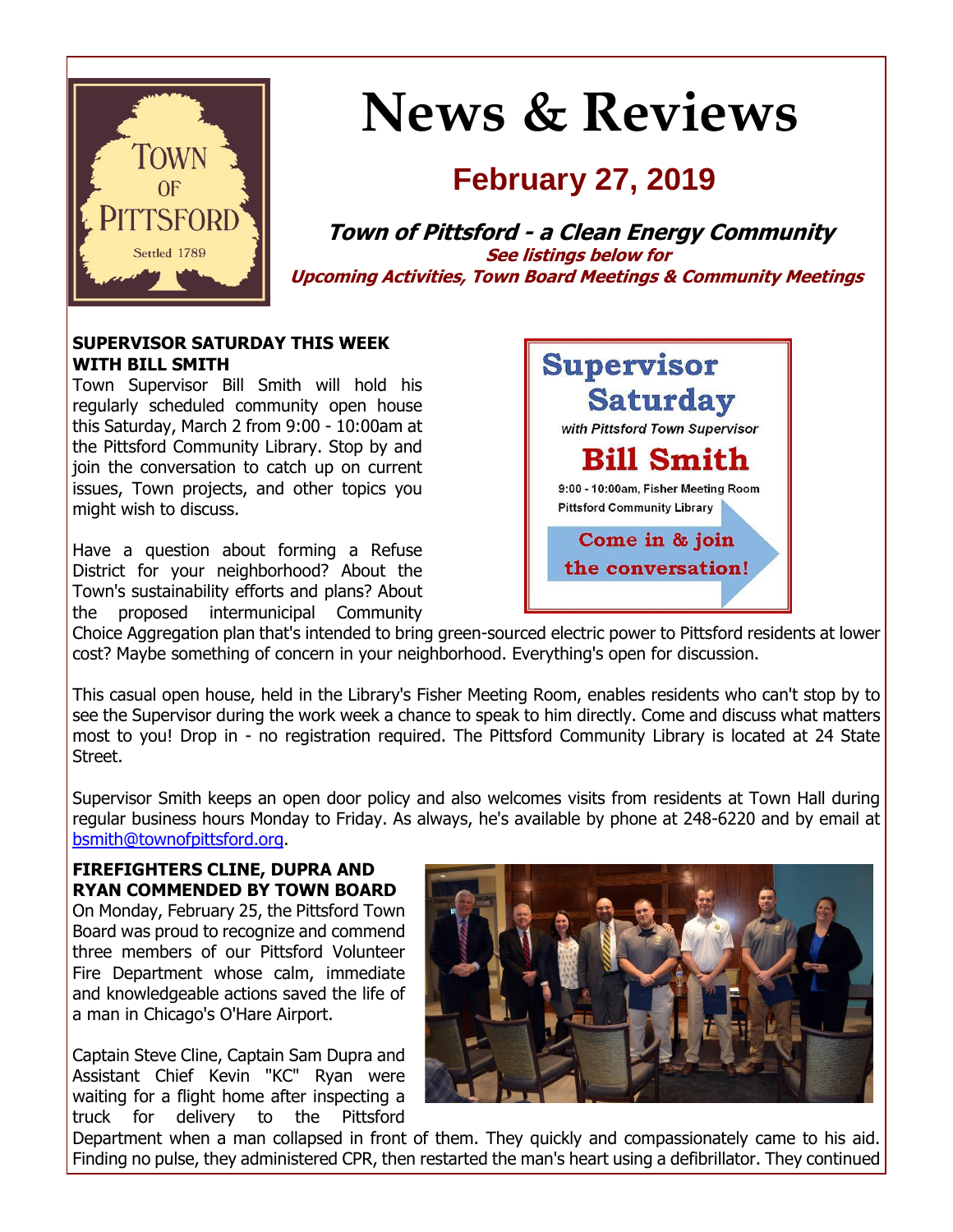care until the emergency medical services crew arrived. The man is now recovering, his life saved by three off-duty Pittsford Volunteer firefighters who selflessly answered the call to action without hesitation. Well done Captain Cline, Captain Dupra and Assistant Chief Ryan - we thank you for your service.

# **ENHANCED STAR APPLICATION DEADLINE IS THIS FRIDAY, MARCH 1**

A reminder for homeowners age 65 or older: the Enhanced STAR application deadline is this Friday, March 1. Last September the Town Assessor's office sent all of the necessary information to each potentially eligible property owner in Pittsford. A reminder was mailed last week to all who hadn't responded yet.

To qualify for the enhanced benefit, the homeowner must have had no more than \$86,300 in federal adjusted gross income, as reported on the homeowner's 2017 tax return. For jointly owned properties, eligibility is determined by combined household income, also based on 2017. Households exceeding the \$86,300 threshold may still be eligible for basic STAR, but not for enhanced STAR.

Anyone applying or reapplying for the Enhanced STAR exemption must be enrolled in the State's Income Verification Program. This is a new State rule that became effective this year. Find information about the Income Verification Program here: [https://www.tax.ny.gov/pit/property/star/ivp.htm.](http://r20.rs6.net/tn.jsp?f=001bL2r8t73f9hXSksK4wlrJMHpjSZ3PHvujQ-dSMnbupJeHVp4O1HgcuYk7Yjl3lyj1Pma4nB2wc-sV3Lleg3QQVxcu_cxfxta0UWqNBPZC6uu0HLBBb6XaVgBpt0c4m8i2K7zfdQGKODAiCyAkJRhlwpBQBmchzGdQ4DEzzKENb9GNbt9SVFIvwWTAQNugrUZZ19yDrsE2lxXIY5PJTVSh2RWRbomHOyVNoJLXVBkXJCCshfhJnxXK50Zw94fmn6N5_Wi0WcPEsPIW0ok802Bkyo_KcqwV0vW7Tc-ekqHp1Mvzsf11m1ucqnTgEMt8yPa63RWZVbwScM=&c=8myqJ0LGMGU-7v22DrBGfEhw1mjGtljfj_XAdxBgzf1usL2Qpi5wxA==&ch=1UpROYVLvzhcuwhIvqylXPSZpAwFokrAdORN6jKE_oiZ4XpgriJrNA==)

Those that haven't submitted an application yet can call the Town of Pittsford Assessor's Office at 248-6230 or visit the office personally at Town Hall (11 South Main Street) for application information. The necessary information can also be found at [https://www.tax.ny.gov/pit/property/star/default.htm](http://r20.rs6.net/tn.jsp?f=001bL2r8t73f9hXSksK4wlrJMHpjSZ3PHvujQ-dSMnbupJeHVp4O1HgcuYk7Yjl3lyjGLinrFhphKAZEK73gO04F64uEWmWvvbifzvDnVq-uUjyKBQpHcpM9aU8dLoNyLr-x2NTHo7QLKNqsKRTPdloBFoo2Ej1KE0a7HLHaQgrUmX32O0kJQI9tgNhCIypi1ehD8Dy04F-ErRhDnSizJb-CGUvs30VUOFEdP43ZmAIZp33lyG8ob-3_ZQU2DWaW7Oc7Sm9h2ZmMNgxpsUeLMxKfpatMezwtPlhmQrCdyccOdr6zlkQUW0TFXiCvZotd6I7JKe_8J6iMEA=&c=8myqJ0LGMGU-7v22DrBGfEhw1mjGtljfj_XAdxBgzf1usL2Qpi5wxA==&ch=1UpROYVLvzhcuwhIvqylXPSZpAwFokrAdORN6jKE_oiZ4XpgriJrNA==).

# **IRISH DANCE AT THE LIBRARY MARCH 9, WOMEN OF NOTE CONCERT MARCH 10**

Celebrate art and culture at the Pittsford Community Library! On Saturday, March 9 we will get into the spirit of St. Patrick's Day a bit early with a traditional and contemporary Irish step dancing performance by the award-wining Boland School of Irish Dance. Join us from join us from 2:00 - 2:45pm in the Fisher Meeting Room for this entertaining and always popular program.

Then, we'll continue our celebration of Women's History Month with a **concert by "Women of Note" on Sunday, March 10**. Join us at 2:00pm in the Fisher Meeting Room for a musical voyage from Ireland to Appalachia. Experience the journey of American music and its Celtic ancestry as this beautifully unique music style traveled from the Old World to the New.

Both programs are free and open to the public; no registration required; visit the Library's online program [calendar](http://r20.rs6.net/tn.jsp?f=001bL2r8t73f9hXSksK4wlrJMHpjSZ3PHvujQ-dSMnbupJeHVp4O1HgcnY0yPVQ5xEOUuLgoCbqhfVJ64K5-mRevTMU1QHdh0RmRvPLBdVkV0U5V6Fn5rixxQsGiKnwyZv0SHGMxlsf2pzQ_sKgrrz3cHYZj1ldA6GJ19MeyOXGgn8sYmb9EVowOmTTHI_qiSRnkx64QaGTqDuFECeGDt5yXC-AvZP957D1hSsNn8Ks943RbsinAyo_FpwyYfmuINKdR7CTXrzlKfyxuNW7ORWo8aESF6e2W9wgbTin9r_NgxXB5pX996NtUYIBBuMGldUCPaPo-_iBs_Unq4933eD5Zy5huzZuema0KF-O9OdXEenRrr8-oXG8b2QMG_s_J34bWMZIzDwgO-8vU0VxWKaE5_W-3GZxYi4A&c=8myqJ0LGMGU-7v22DrBGfEhw1mjGtljfj_XAdxBgzf1usL2Qpi5wxA==&ch=1UpROYVLvzhcuwhIvqylXPSZpAwFokrAdORN6jKE_oiZ4XpgriJrNA==) for more information or call the Library at 249-5481.

The Pittsford Community Library is located at 24 State Street. For information about other upcoming Library programs, visit the [Library's online program calendar](http://r20.rs6.net/tn.jsp?f=001bL2r8t73f9hXSksK4wlrJMHpjSZ3PHvujQ-dSMnbupJeHVp4O1HgcnY0yPVQ5xEOUuLgoCbqhfVJ64K5-mRevTMU1QHdh0RmRvPLBdVkV0U5V6Fn5rixxQsGiKnwyZv0SHGMxlsf2pzQ_sKgrrz3cHYZj1ldA6GJ19MeyOXGgn8sYmb9EVowOmTTHI_qiSRnkx64QaGTqDuFECeGDt5yXC-AvZP957D1hSsNn8Ks943RbsinAyo_FpwyYfmuINKdR7CTXrzlKfyxuNW7ORWo8aESF6e2W9wgbTin9r_NgxXB5pX996NtUYIBBuMGldUCPaPo-_iBs_Unq4933eD5Zy5huzZuema0KF-O9OdXEenRrr8-oXG8b2QMG_s_J34bWMZIzDwgO-8vU0VxWKaE5_W-3GZxYi4A&c=8myqJ0LGMGU-7v22DrBGfEhw1mjGtljfj_XAdxBgzf1usL2Qpi5wxA==&ch=1UpROYVLvzhcuwhIvqylXPSZpAwFokrAdORN6jKE_oiZ4XpgriJrNA==) or call 249-5481.

#### **SENIORS MARDI GRAS LUNCH THIS TUESDAY, MARCH 5, ST. PAT'S LUNCH MARCH 12**

Seniors, enjoy a delicious lunch this Tuesday (March 5) and a fun program - with prizes! - at 12noon in the VanHuysen Community Room at the Spiegel Pittsford Community Center as we celebrate Mardi Gras. Lunch features some New Orleans favorites, including jambalaya, pulled pork sandwiches, Cajun mac & cheese, Hurricane Punch and Mardi Gras cupcakes for dessert. Cost is \$6.00 per person; **registration and payment is required in advance**. For more information and to make your reservation, stop by the Pittsford Seniors Office in the Community Center or call 248-6235.

And be sure to save the date for our **St. Patrick's Day lunch with music by John Dady on Tuesday, March 12** at 12noon. Lunch includes wonderful Irish music from one of our best local musicians and a delicious meal of loaded Reuben casserole, magical maple carrots and Luck o' the Irish brownies for dessert. Call or stop by the Pittsford Seniors Office at the Community Center for more information and to register.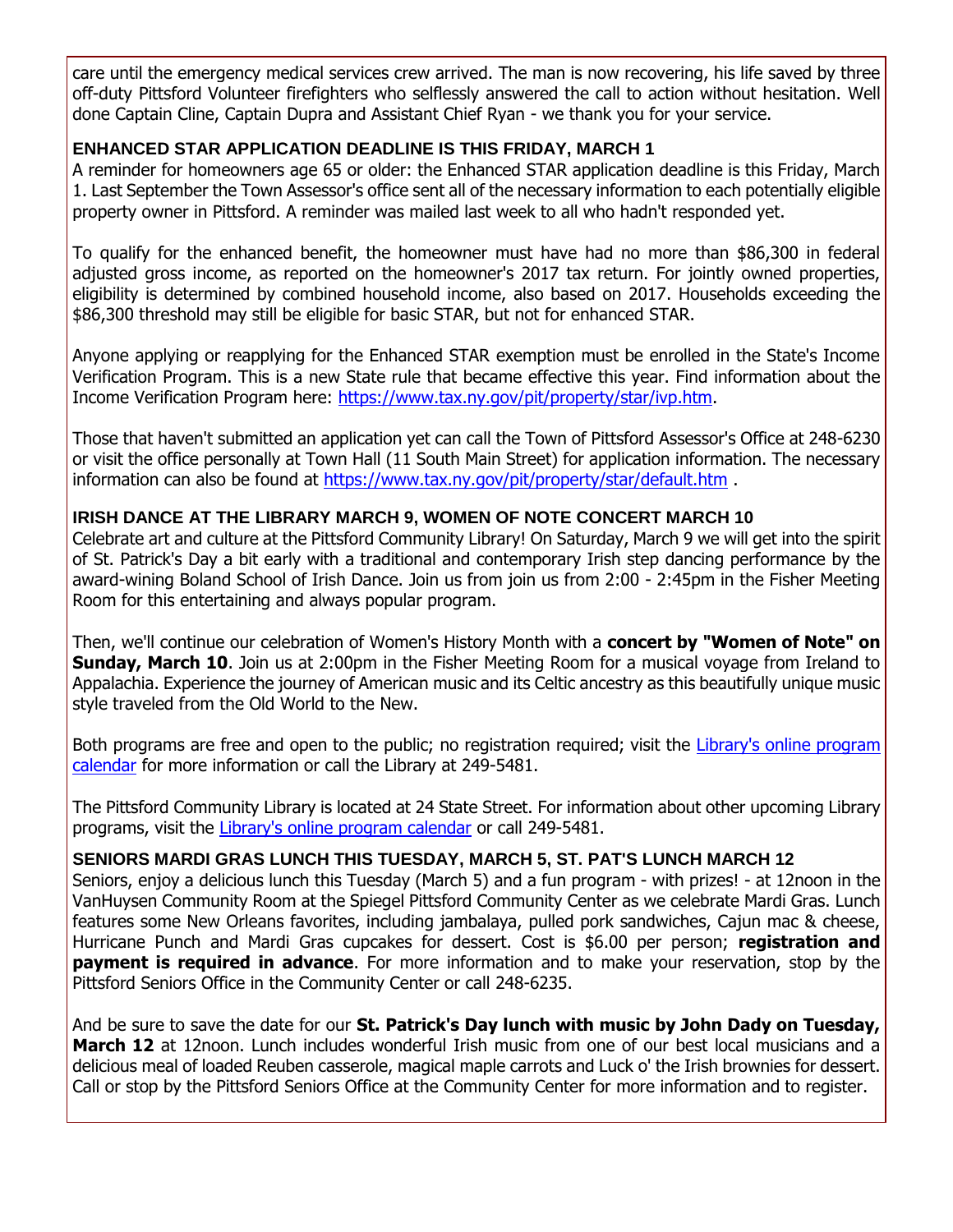The Town of Pittsford's Community Center is located at 35 Lincoln Avenue. To learn more about all of our wonderful programs for seniors [click here to visit the Seniors page](http://r20.rs6.net/tn.jsp?f=001bL2r8t73f9hXSksK4wlrJMHpjSZ3PHvujQ-dSMnbupJeHVp4O1HgcqS9vPafnEvgshWU1hPFizF8iDv7S8bCMDJoraYWsqZrrBRZre-nKfOl-KPlVCA0gsT0MU33XNCZrviPv72_AFPAkU1UZb5fAGsocqC9tch7FpqcjKbSZ55EsrMUjZ5L1gsqmEpkCWvKEdwscgcUud_H2-MQ5o2WtgZDEgRomTIPPYXGqxuN70Q5JZPlyDcQ1k8we4htqWVHiBHSTcf23rNCoP3nckhw2TDPWpZThLc50O5wFhLnBPZ0QhNG-4vNF3AvVDYk2Cht&c=8myqJ0LGMGU-7v22DrBGfEhw1mjGtljfj_XAdxBgzf1usL2Qpi5wxA==&ch=1UpROYVLvzhcuwhIvqylXPSZpAwFokrAdORN6jKE_oiZ4XpgriJrNA==) on the Town website or read our Seniors [program info brochure online.](http://r20.rs6.net/tn.jsp?f=001bL2r8t73f9hXSksK4wlrJMHpjSZ3PHvujQ-dSMnbupJeHVp4O1HgcvhN6FW7Ml_4uhz2nsUX6xo8gU9TpLl4D0OcqnHyMklnhv2zOnTA9UHoj1B6LwXSWksG9QEiXiIw3v3WM7nZpGwsY_Yp2HUTX2A6Ex2-nbaxS83IPztCGduHMO5Jleitwz0c75rCbQ-m7OJESXMJaPVWBVtNuZodN5RsbLuUOnBlsukBR6l0X0kNOjYY6xwKlxl6vL1eNl4XxhMXrNBl72rYbSf7p9zTnx3MezWZb72wSRNr6Y40k9ifot6sE3j3xplimOXwLiPcgbf-0j59dwxv2Qyb6E_FEuFXnCzSXHuCZ6Rst_vi8hJiqXX0NizJpw==&c=8myqJ0LGMGU-7v22DrBGfEhw1mjGtljfj_XAdxBgzf1usL2Qpi5wxA==&ch=1UpROYVLvzhcuwhIvqylXPSZpAwFokrAdORN6jKE_oiZ4XpgriJrNA==)

#### **INFO MEETING FOR WOMEN'S SOCCER LEAGUE IS FRIDAY, 3/22**

All teams interested in learning more about participation in the Town of Pittsford's 2019 Pittsford Recreation Women's Adult Soccer League may attend a meeting at 6PM on Friday, 3/22 at the Spiegel Community Center. The meeting will cover league details including registration, rosters, rules, scheduling, deadlines, etc. The Adult Women's Soccer League will run from June to August on Monday nights; the cost is \$600 per team. Participants must be age 18 or older. If you plan on attending the meeting or want more information, please contact Kate Disbrow at (585) 248-6281 or [kdisbrow@townofpittsford.org.](mailto:kdisbrow@townofpittsford.org?subject=Women)

**ROTARY'S TASTE OF PITTSFORD: DELICIOUS EVENT FOR A GOOD CAUSE - MONDAY, 3/11**

The Rotary Club of Pittsford will host its 16th annual fundraising event, "A Taste of Pittsford" on Monday, March 11 from 6 - 8:30PM at Nazareth College's Shults Center (4245 East Avenue). This wonderful evening out is an opportunity to enjoy a variety of tastings from area restaurants, caterers, wineries and breweries. Live music, celebrity guests, many door prizes and a wonderful silent auction make this one of our best community events - **be sure to purchase your tickets ahead of time as you can't buy them at the door!**

The event is Pittsford Rotary's largest fundraiser of the year, with proceeds going to the Pittsford Rotary Foundation. The Foundation helps support many community organizations, including the Pittsford Food Cupboard, the Pittsford Volunteer Fire Association, Pittsford Cub Scouts, Little League, and Saint's Place, and provides scholarships for students.

Participating restaurants, wineries, breweries, and Nazareth College generously donate the food, beverages and venue usage so **proceeds from ticket sales can go directly to support our Rotary's many local charitable efforts**. Over the past 15 years, this event has raised more than \$100,000 to fund the many projects and causes the Rotary Club of Pittsford supports.

Cost is \$45 per person (\$300 for a group of eight) and includes complimentary valet parking. Tickets (advance sales only) are available at Pittsford Federal Credit Union (Tobey Village), Forsythe Jewelers (Monroe Avenue), and at Canandaigua National Bank (in Pittsford Village). **You may also buy your ticket from a Pittsford Rotarian or via credit card or PayPal online at [www.pittsfordrotaryclub.org.](http://r20.rs6.net/tn.jsp?f=001bL2r8t73f9hXSksK4wlrJMHpjSZ3PHvujQ-dSMnbupJeHVp4O1HgcviHPPtmNA5ipouh1wwyGbT0OjuEXNsI42gJNoeGvrGa2hLUam-d-fnZINGCSomldUv66sEu2521SrFhhXxM1v9kXsR8MiBc667naEJbuqzcShEL-O3cnjcsY7VkOKiSbgxZekMQ10DtB0G8fA6hCciZPqc7I3f8DJXEp7vrL8ClA_4i1inqG4EG7zWF54MBkceqK3zeWuyMcDOrXr_MTvyIXWATZKRAV3ebqdYH0uzRa-lS6gxYcf_tTECzbGP_5Q==&c=8myqJ0LGMGU-7v22DrBGfEhw1mjGtljfj_XAdxBgzf1usL2Qpi5wxA==&ch=1UpROYVLvzhcuwhIvqylXPSZpAwFokrAdORN6jKE_oiZ4XpgriJrNA==)** Enjoy a full evening of pleasurable tastes and great company while supporting a great cause!

**CHAMBER TO HOST STATE OF THE TOWN, VILLAGE & SCHOOL DISTRICT ADDRESS MARCH 19** The Pittsford Chamber of Commerce will host a State of the Town, Village and School District address by Town Supervisor Bill Smith, Village Mayor Bob Corby and Pittsford Schools Superintendent Mike Pero on Tuesday, March 19 at 7:45AM at Cloverwood Senior Living (One Sinclair Drive in Pittsford). Supervisor Smith, Mayor Corby and Superintendent Pero will inform attendees of progress made in 2018, and provide insight about initiatives for 2019.

Doors open at 7:30am; the event begins with a continental breakfast at 7:45AM followed by presentations beginning promptly at 8:00AM and Q&A at 8:50AM. Cost is free for Chamber members, \$20 for all others, and includes breakfast. Registration is required and space is limited. [Register online here.](http://r20.rs6.net/tn.jsp?f=001bL2r8t73f9hXSksK4wlrJMHpjSZ3PHvujQ-dSMnbupJeHVp4O1HgcuYk7Yjl3lyjjvt_aVdVCDlyPgUsaYMcf-LZEyg5KFZsA1exv4FzQ90kA_pY9ivX-c9x--q7IsOuDN4Gp9AbboFtGroezjV1ex-qqpDnensUwaA66CYtsKeAynIpM1DruC7jDix5avyWjYohNaoaD3e2B-fMqQiX_kMuv88LAbr7ctcBJSUZCXrwxancvdftroWpryLTn1sStG3LBXfyJ2Offi6vdT3B4WPkuacyUP_WLFdO_j4ycMvpq_SGqnYBpzKTrVYvIpn-0ZzhdNH9L_Y1KJpez_j-l0TaPcmCVt82bJprTJDL65AMT3yP4F_hxDv7v4fY0PRwJoe8ly79U3LGRHQT3PbyQPuE5WwSFcEt76ixWcLoFMWxLKb5z4uIfl6r9MATX_pMA3qqRXY6ZL4uotEN0uCddqDOGyBycAKY456y4_bMZfwjrxjcR8HdvA==&c=8myqJ0LGMGU-7v22DrBGfEhw1mjGtljfj_XAdxBgzf1usL2Qpi5wxA==&ch=1UpROYVLvzhcuwhIvqylXPSZpAwFokrAdORN6jKE_oiZ4XpgriJrNA==) For more information contact Karen McCready at [info@pittsfordchamber.org](mailto:info@pittsfordchamber.org?subject=Pittsford%20State%20of%20the%20Town%20Village%20Schools) or (585) 310-2004, or visit [www.pittsfordchamber.org.](http://r20.rs6.net/tn.jsp?f=001bL2r8t73f9hXSksK4wlrJMHpjSZ3PHvujQ-dSMnbupJeHVp4O1Hgclt4GIXghydWUcjIsyXndxVIjHR1NIDThA81DZTWL8JA8qX1r3zhqEEoobBl0xse3wKJFsdOqhqgr5s3I84Hq2xPEngLVo-yi9VgXbM7xoaqsv8L6xrX1nHWzt2VrN5PAkdGBK-WXed1mtNuKnim9K7FCjaaLinybGZUG2YUeo9Ig4Ay2xR4V5tQ0WZfHiWfEqW6nnETCO6vwgQ0o48NANaF-pc9OBuAXFqazqNILdfKqZW9PQvP7sg=&c=8myqJ0LGMGU-7v22DrBGfEhw1mjGtljfj_XAdxBgzf1usL2Qpi5wxA==&ch=1UpROYVLvzhcuwhIvqylXPSZpAwFokrAdORN6jKE_oiZ4XpgriJrNA==)

#### **REMINDERS**

**ORDERS DUE THIS FRIDAY FOR COUNTY'S TREE, SHRUB AND PLANT PRE-ORDER PROGRAM** This Friday, March 2 is the deadline for the Monroe County Soil and Water (MCSW) Conservation District's annual Tree, Shrub, and Plant pre-order program. It's not too early to plan for your spring planting project - and your order can help conservation efforts in our area! The pre-order program is currently underway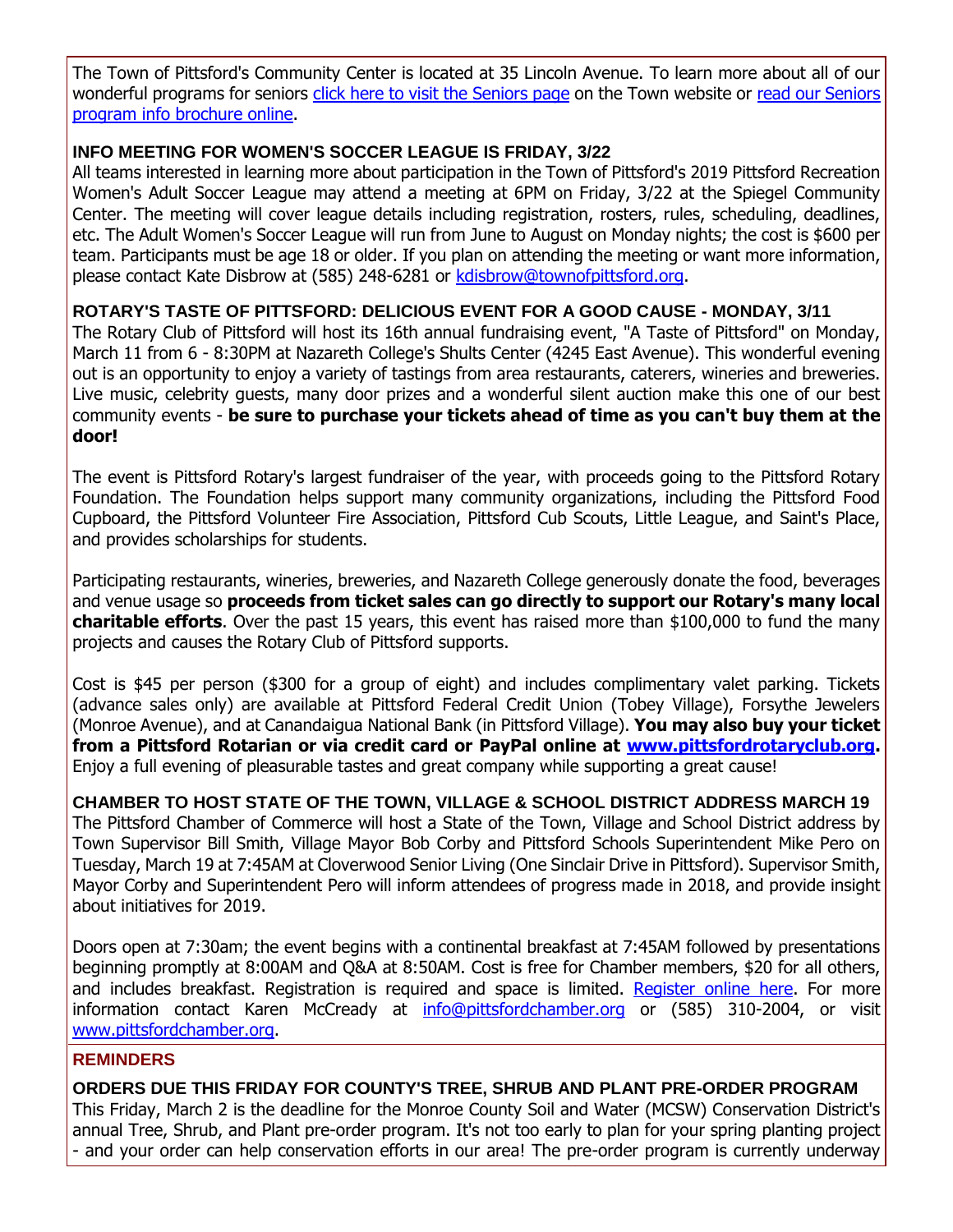and offers a wide variety of evergreens, hardwood trees, shrubs, wildflowers, groundcovers, seed mixes, plant variety conservation packs, and even enhancement items like bluebird nesting boxes and bat roosting boxes! Proceeds from the annual sale will benefit the MCSW Conservation District's education and preservation programs.

The program offers great choices for suburban conservationists, including an edible fruit multi-pack option - featuring two plants each of cold tolerant strawberry, raspberry, blackberry, and two varieties of blueberry - and a wildlife food plot seed mix for those interested in improving wildlife habitat. Packages range in unit size and price, from a bundle of 10 plants for as low as \$10, to bundles of 100 plants for as low as \$70. Native species new to the program this year Tulip Poplar, Buttonbush, Persimmon, River Birch and more.

**Orders are due by THIS FRIDAY, March 1** and will be ready for pick up on April 18 - 19 at Monroe County's ecopark facility (10 Avion Drive, Rochester 14624). **To find the online order portal, fillable online and printable order forms, a plant fact sheet and planting tips,** visit the Monroe County Soil and Water Conservation District's **[Tree and Shrub Program web page.](http://r20.rs6.net/tn.jsp?f=001bL2r8t73f9hXSksK4wlrJMHpjSZ3PHvujQ-dSMnbupJeHVp4O1HgcqOmr0Q2-rFWEyru9IfMgfSSZ5pxnXETsgJR0zhMrkbJJPlqyWnmeB-WbQZZ10k7bZOqBYR3Y1gBuKCI4oyO4Ngv1Ybjaitn4nRl4-iwoL_rfx2X20cIII5YqjGRkP0Xbh6-u3BHEQLYTGUd9U6LEzkzQMkf-r6HW9cqlm5szfw8OWifKLhRziqotJrulo9xEsTHSpK8ODwisf1TLeQp5jj7Vc8TNJRJDZDyqVUXhKOQ4yvAFtqQSxcgy4VOByd3t2LhTAJ69MtN&c=8myqJ0LGMGU-7v22DrBGfEhw1mjGtljfj_XAdxBgzf1usL2Qpi5wxA==&ch=1UpROYVLvzhcuwhIvqylXPSZpAwFokrAdORN6jKE_oiZ4XpgriJrNA==)** Order forms are also available at local Town and Village Clerk's offices. For further information, visit the MCSW Conservation District website at [www.monroecountyswcd.org](http://r20.rs6.net/tn.jsp?f=001bL2r8t73f9hXSksK4wlrJMHpjSZ3PHvujQ-dSMnbupJeHVp4O1HgchubYxMu9rsgr-EbFePPByemN4wy5duPMC8gUub3aykAbAJLiz_JINaCetPk0vMCeeEI_pkG3S52wboybdSbbs1cRkb2hKWhQGOCzVOoPLZyrqxa4YiHIQgI3PYL_Nb2o_o1TwLNZ3raEqF4T4b8-pUHFP2SWYW6eN2YCKp122AXvbPyFoxNAtCcg2O8D1KWtrSqOFu116FS66QqALqtSUPzLXMm3J0XOZVKG9plCTbuNhjd11I0q6g=&c=8myqJ0LGMGU-7v22DrBGfEhw1mjGtljfj_XAdxBgzf1usL2Qpi5wxA==&ch=1UpROYVLvzhcuwhIvqylXPSZpAwFokrAdORN6jKE_oiZ4XpgriJrNA==) or call the MCSW Conservation District Monday - Friday, 8am-4pm, at (585) 753-7380. Improve the environmental health of your property and support local conservation efforts - place your order today!

#### **SEASONAL PARKING RESTRICTIONS IN EFFECT THROUGH APRIL 1, 2019**

In order to facilitate snow removal Town of Pittsford seasonal parking restrictions are in effect from November 15 (this Thursday) through April 1, 2019. Parking of any vehicle on public roads - including state highways and on the shoulder of all roads - is prohibited each year from November 15 through April 1 in all areas within the Town and outside of the Village. Please note violators may be ticketed or towed. Help us keep our roadways safe - during this time, please don't park on or along public roads outside of the Village.

## **EMERGENCY CLOSINGS INFORMATION**

In the case of major weather events or other emergencies, information about facility closings and program/event cancellations will be announced on the Town's website [www.townofpittsford.org,](http://townofpittsford.org/?utm_source=eNews+02-27-19&utm_campaign=eNews+02-27-19&utm_medium=email) [Facebook](https://www.facebook.com/pages/Town-of-Pittsford/139082619464200)  [page Town of Pittsford,](https://www.facebook.com/pages/Town-of-Pittsford/139082619464200) and [Twitter feed @pittsfordtown,](http://r20.rs6.net/tn.jsp?f=001bL2r8t73f9hXSksK4wlrJMHpjSZ3PHvujQ-dSMnbupJeHVp4O1Hgcvo2va71o22nzMaRWpXv59aMmrMDAPA4Ee2Qv9on1XMyrSxp-WM9f-Qb1sA757rbHGLds7q2l0_d6mEivLAxo_FxWChqNzxzCe3gHhCnOCC5q97JeUuhVFx2Koa6E3cz2g==&c=8myqJ0LGMGU-7v22DrBGfEhw1mjGtljfj_XAdxBgzf1usL2Qpi5wxA==&ch=1UpROYVLvzhcuwhIvqylXPSZpAwFokrAdORN6jKE_oiZ4XpgriJrNA==) as well as on local television and radio stations and Pittsford's [Cable Channel 12 government access station.](http://townofpittsford.org/home-channel12?utm_source=eNews+02-27-19&utm_campaign=eNews+02-27-19&utm_medium=email) Channel 12 announcements can be viewed live any time via the [Channel 12 page on the Town website.](http://townofpittsford.org/home-channel12?utm_source=eNews+02-27-19&utm_campaign=eNews+02-27-19&utm_medium=email)

# **ASL INTERPRETER AT TOWN BOARD MEETINGS**

The Town of Pittsford provides an American Sign Language interpreter at every meeting of the Pittsford Town Board, to interpret for those who need this service.

#### **UPCOMING COMMUNITY ACTIVITIES IN PITTSFORD**

- [Pittsford Chamber of Commerce](http://r20.rs6.net/tn.jsp?f=001bL2r8t73f9hXSksK4wlrJMHpjSZ3PHvujQ-dSMnbupJeHVp4O1Hgcta3_4uSMrjVM0BeUSdOQryHij_sx9TC2PWV0XIYk3Ot5k7NrlTB2w0PjAePsvJqfLbdX08F9pGGphNeWCQyZ8qAelkBZS6jfs0SMYjPv9SWgYrSsH7LL_0mQYjmrDFcBYVqm6rQx7dG1ws1TOiKa7ndfxe0RPB0U64tlE8EwdlKSTQW-GViWEii-KZmJ81bllvatDdUQ856xYEAME745IcVdhN0bqPOm_3OSEbtVfpVgUA5-zmIlek=&c=8myqJ0LGMGU-7v22DrBGfEhw1mjGtljfj_XAdxBgzf1usL2Qpi5wxA==&ch=1UpROYVLvzhcuwhIvqylXPSZpAwFokrAdORN6jKE_oiZ4XpgriJrNA==) Networking Night at the Pittsford Pub, 60 N. Main Street, Thursday, 2/28, 5:00 - 7:00pm, free to Chamber members, \$10 each for non-members; mingle with Chamber members while enjoying free appetizers and cash bar. **Registration required**, [online registration here](http://r20.rs6.net/tn.jsp?f=001bL2r8t73f9hXSksK4wlrJMHpjSZ3PHvujQ-dSMnbupJeHVp4O1HgcgbUAZnHVzcFw5RgLLS_zEDDxWF2kwp4r8BPpbGIX_iAheASDC6iI0zWtHFhp597qYYuZyFM9GlT4hKzpE5stniVlMh4SI5WDCW2sWOg23xNRUbhjZMnocdXvTmTj8mytIZ4Cj3XIe9deQRLgt_T4xKN1Q8BtaDWB8WT2SNcz0RHBjLChG51O2d4Nca_d3MxGm_-ExL5jSh6YAv56MPDUSrY9A_FpNm7vV1Rk10afgFz2IeBsydFXVvvegwqOuiTkniaYWTj9Jf8akGhuBfkCOPFKN4g5iF5A4u6pU-iEorN6aH_ZY4NMCtzY48zuc9aPwgggrXbZRDgjznnVvRuZyTkQTqqvm8f4A==&c=8myqJ0LGMGU-7v22DrBGfEhw1mjGtljfj_XAdxBgzf1usL2Qpi5wxA==&ch=1UpROYVLvzhcuwhIvqylXPSZpAwFokrAdORN6jKE_oiZ4XpgriJrNA==) or contact [info@pittsfordchamber.org](mailto:info@pittsfordchamber.org) or (585) 310-2004.
- [United Church of Pittsford Rise &](http://r20.rs6.net/tn.jsp?f=001bL2r8t73f9hXSksK4wlrJMHpjSZ3PHvujQ-dSMnbupJeHVp4O1HgcoG8MvrsTz2KaNMZ_Nyueg6FvDDgqS0lnRPBvGsIjkv1RQRq1pJdAC_X9HDzJhwVyyNyPdDSOh0xxbpq1CzBSjqrNAakD6APijOEjUCzkn0pC5QPc-0bKyqtE6O6TI2kvX_DYrddKE7GbN8htQEdchVVE89UguLwUbmBce-CIptE4C3vlJ7ItroWWrU6gyaHKzzy9i1OBZnxLFjPvyxei4J3Oqk0J6aaK4pXfc3CcDwvuG2zZDz_15Y=&c=8myqJ0LGMGU-7v22DrBGfEhw1mjGtljfj_XAdxBgzf1usL2Qpi5wxA==&ch=1UpROYVLvzhcuwhIvqylXPSZpAwFokrAdORN6jKE_oiZ4XpgriJrNA==) Shine Community Breakfast, Saturday, 3/9, 8:00-10:00am, United Church of Pittsford, 123 South Main Street at Sunset Boulevard; all are welcome, breakfast is \$5.00 per person and includes pancakes served with maple syrup, whipped cream and blueberry topping, sausage links, scrambled eggs, coffee, tea, and juice; proceeds to benefit [Cameron](http://r20.rs6.net/tn.jsp?f=001bL2r8t73f9hXSksK4wlrJMHpjSZ3PHvujQ-dSMnbupJeHVp4O1Hgcjp7itpC3RiENe9YkSL1P5cI4mfPnK9iq6BLngz0HOUvi3HkSTcrE64Bnqpj5Tu5pdt67NS9eoKND0Z9qXdK57mjqEGJWhJOWhTxr3uu9Qut2tGQT_d3K05FeSxXBxgoOtcXb07VHWzZKVs31X5V8IY02baf5hrSYnZrxNWgc8iNNU4IFJ30R_m1eX97U_Eju45eRAQXNLeJbkxpInsMmKKrnazK6YmvyKWRnHeMSK4S9I7rAjcOMuQ=&c=8myqJ0LGMGU-7v22DrBGfEhw1mjGtljfj_XAdxBgzf1usL2Qpi5wxA==&ch=1UpROYVLvzhcuwhIvqylXPSZpAwFokrAdORN6jKE_oiZ4XpgriJrNA==)  [Community Ministries, an Urban Outreach Community Center](http://r20.rs6.net/tn.jsp?f=001bL2r8t73f9hXSksK4wlrJMHpjSZ3PHvujQ-dSMnbupJeHVp4O1Hgcjp7itpC3RiENe9YkSL1P5cI4mfPnK9iq6BLngz0HOUvi3HkSTcrE64Bnqpj5Tu5pdt67NS9eoKND0Z9qXdK57mjqEGJWhJOWhTxr3uu9Qut2tGQT_d3K05FeSxXBxgoOtcXb07VHWzZKVs31X5V8IY02baf5hrSYnZrxNWgc8iNNU4IFJ30R_m1eX97U_Eju45eRAQXNLeJbkxpInsMmKKrnazK6YmvyKWRnHeMSK4S9I7rAjcOMuQ=&c=8myqJ0LGMGU-7v22DrBGfEhw1mjGtljfj_XAdxBgzf1usL2Qpi5wxA==&ch=1UpROYVLvzhcuwhIvqylXPSZpAwFokrAdORN6jKE_oiZ4XpgriJrNA==) in the Lyell-Otis neighborhood of Rochester - 98% of whose residents live in poverty. The breakfast is held the second Saturday of each month from October through June, benefiting a different charity each time. More info 586- 6870 or email [ucpittsford@gmail.com.](mailto:ucpittsford@gmail.com?subject=Rise%20and%20Shine%20Pancake%20Breakfast)
- **Supervisor Saturday with Bill Smith** join the conversation with Town Supervisor Bill Smith at this casual open house, topics of discussion based upon attendee interest; Saturday, 3/2, 9:00 - 10:00am, Fisher Meeting Room (first floor), Pittsford Community Library, 24 State Street